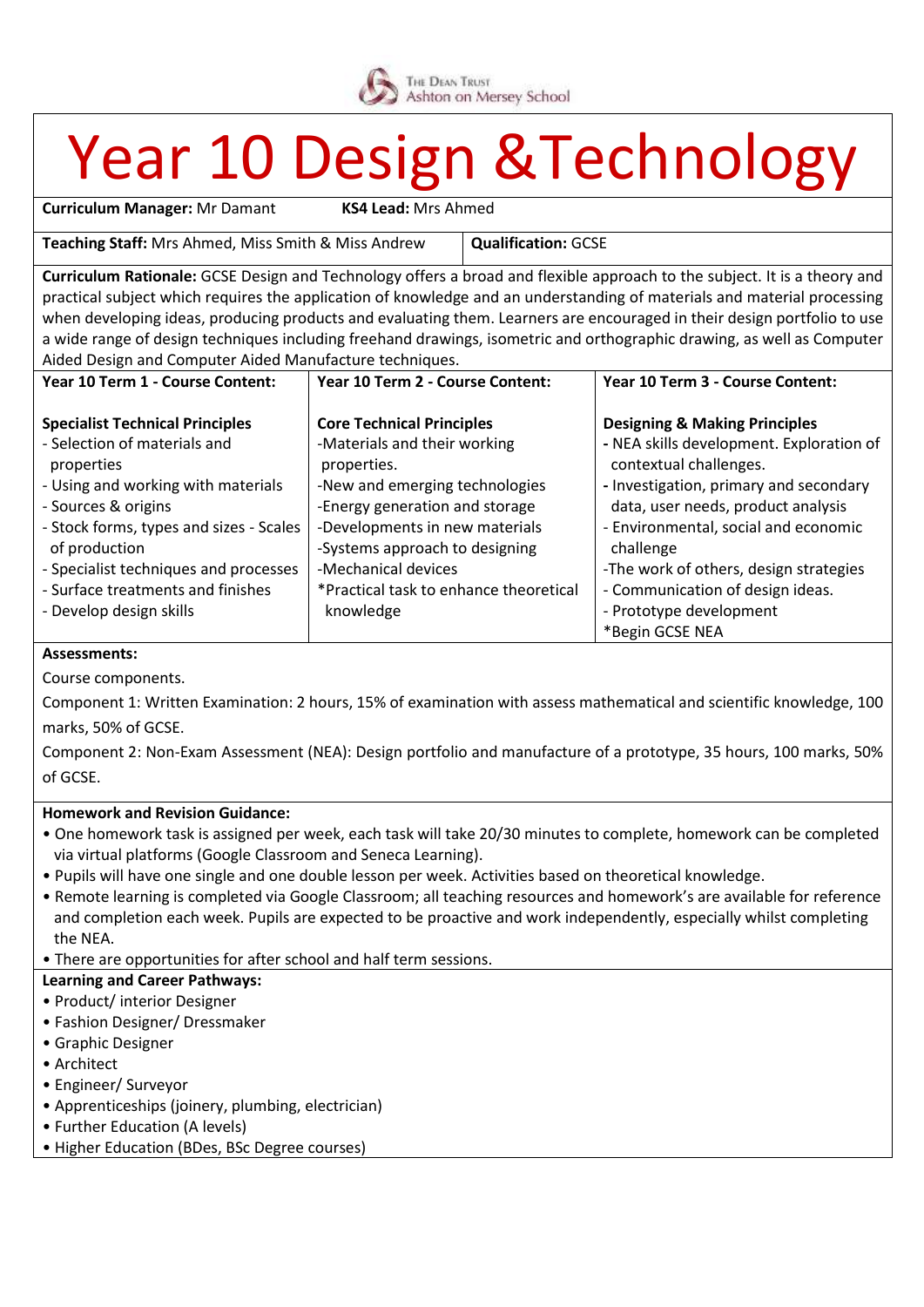

# Year 10 Construction and the

### Built Environment

| <b>Curriculum Manager: Mr Damant</b>  | <b>KS4 Lead: Mr Gibson</b> |                                                |  |  |  |      |
|---------------------------------------|----------------------------|------------------------------------------------|--|--|--|------|
| Teaching Staff: Mr Gibson & Mrs Smith |                            | Qualification: WJEC Level 1/2 Vocational Award |  |  |  | in l |
|                                       |                            | Constructing the Built Environment             |  |  |  |      |
|                                       |                            |                                                |  |  |  |      |

#### **Curriculum Rationale:**

- Provides learners with an introduction to the construction industry.
- Develops learners' practical abilities for three selected skills.
- Helps learners understand the relationship between the construction process, the planning of construction projects and construction site safety.

| Year 11 Term 1 - Course Content:                                                                                                                                          | Year 11 Term 2 - Course Content:                                                                                                                                          | Year 11 Term 3 - Course Content:                                                          |  |  |
|---------------------------------------------------------------------------------------------------------------------------------------------------------------------------|---------------------------------------------------------------------------------------------------------------------------------------------------------------------------|-------------------------------------------------------------------------------------------|--|--|
| Continue with UNIT 2 practical work<br>- Carpentry & Joinery, dry lining and<br>Plastering & Decorating skills<br>undertaken and report writing of all<br>practical tasks | Continue with UNIT 2 practical work -<br>Carpentry & Joinery, dry lining and<br>Plastering & Decorating skills<br>undertaken and report writing of all<br>practical tasks | Revisiting UNIT 1 & 3 revision in<br>preparation to re-sit both exams again<br>in Year 11 |  |  |
| Revisiting UNIT 1 & 3 revision in<br>preparation to re-sit both exams<br>again in Year 11                                                                                 | Revisiting UNIT 1 & 3 revision in<br>preparation to re-sit both exams again<br>in Year 11                                                                                 |                                                                                           |  |  |

#### **Assessments:**

Unit 1 25% External assessment: Safety and security in construction.

Unit 2 50% Internal assessment: Developing construction projects.

Unit 3 25% External assessment: Planning construction projects.

**Homework and Revision Guidance:** (include an overview of homework/out of lesson expectations, where and how pupils can access Remote Learning Provision, when and where onsite revision will take place etc.)

- One homework task is assigned per week, each task will take 30 minutes to complete, homework can be completed via the virtual platform (Google Classroom or SMHW)
- Remote learning is completed via Google Classroom or SMHW, teaching resources are available for reference.

#### **Learning and Career Pathways:**

#### **What could it lead to in Sixth Form?**

Level 3 National Diploma in Construction and the Built Environment

#### **What careers/University courses would this subject help me to enter?**

#### **Possible University Courses**

Numerous degrees within the construction and engineering sectors as well as a firm range of apprenticeships from a technical to a professional level.

#### **Possible Careers**

Project Manager, Quantity Surveyor, Architect, Building Systems Manager, Electrical Engineer, Design Engineer, Structural Engineer, Planner, Architectural Technologist, Civil Engineer, Building Surveyor plus many more trades and professions such as Brick Worker, Joiner etc.